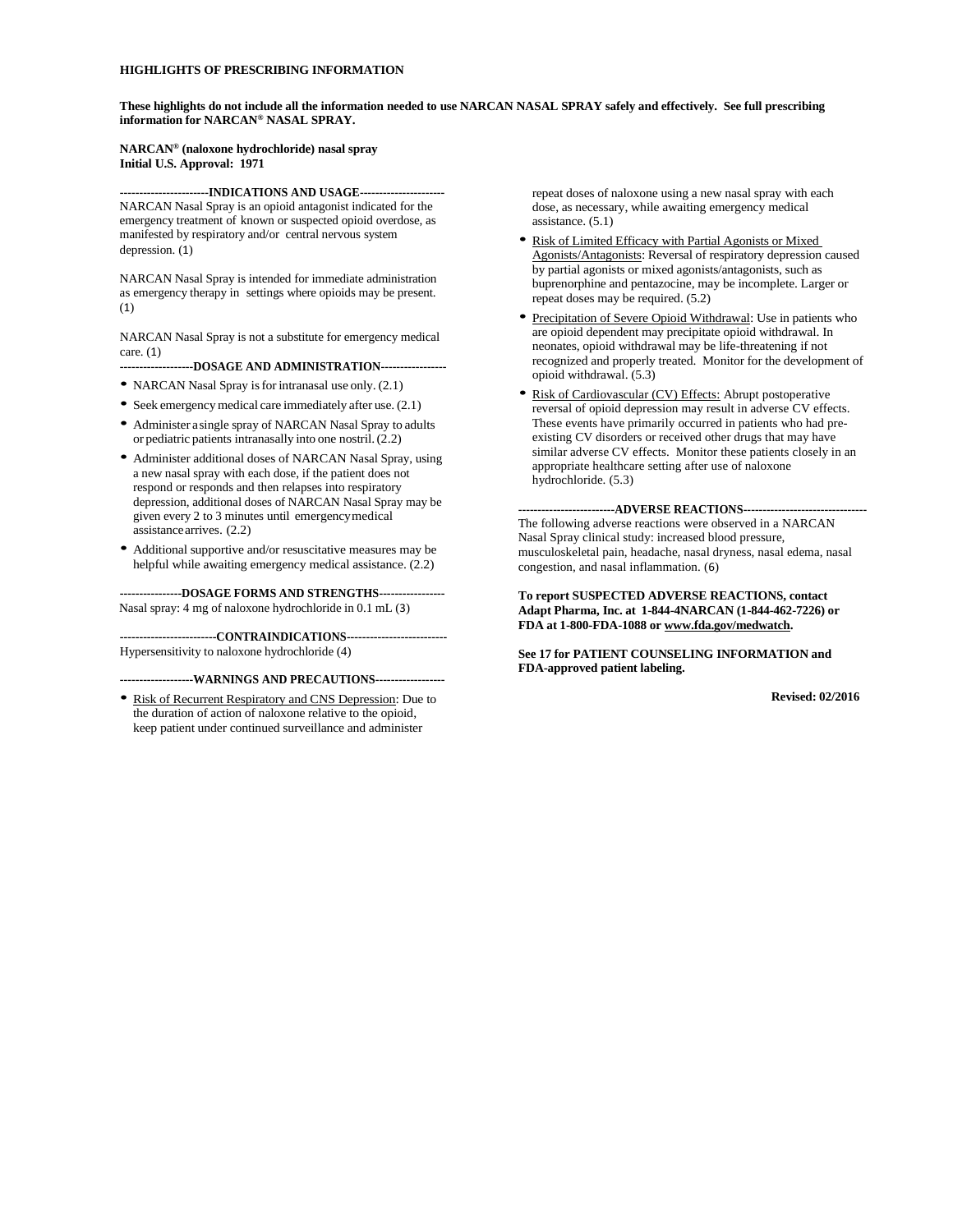#### <span id="page-1-0"></span>**FULL PRESCRIBING INFORMATION: CONTENTS\***

- **1 INDICATIONS AND USAGE**
- <span id="page-1-1"></span>**2 DOSAGE AND ADMINISTRATION**
	- 2.1 Important Administration Instructions
	- 2.2 Dosing Information
- <span id="page-1-3"></span><span id="page-1-2"></span>**3 DOSAGE FORMS AND STRENGTHS**
- **4 CONTRAINDICATIONS**
- <span id="page-1-5"></span><span id="page-1-4"></span>**5 WARNINGS AND PRECAUTIONS**
	- 5.1 Duration of Effect
	- 5.2 Limited Efficacy with Partial Agonists or Mixed Agonist/Antagonists
	- 5.3 Precipitation of Severe Opioid Withdrawal
- <span id="page-1-7"></span><span id="page-1-6"></span>**6 ADVERSE REACTIONS**
- <span id="page-1-9"></span>**8 USE IN SPECIFIC POPULATIONS**
	- 8.1 Pregnancy
	- 8.2 Lactation
	- 8.4 Pediatric use
	- 8.5 Geriatric Use

#### **11 DESCRIPTION**

#### **12 CLINICAL PHARMACOLOGY**

- 12.1 Mechanism of Action
- 12.2 Pharmacodynamics
- 12.3 Pharmacokinetics

#### **13 NONCLINICAL TOXICOLOGY**

13.1 Carcinogenesis, Mutagenesis, Impairment of Fertility

#### **16 HOW SUPPLIED/STORAGE AND HANDLING**

- 16.1 How Supplied
- 16.2 Storage and Handling

#### <span id="page-1-8"></span>**17 PATIENT COUNSELING INFORMATION**

\*Sections or subsections omitted from the full prescribing information are not listed.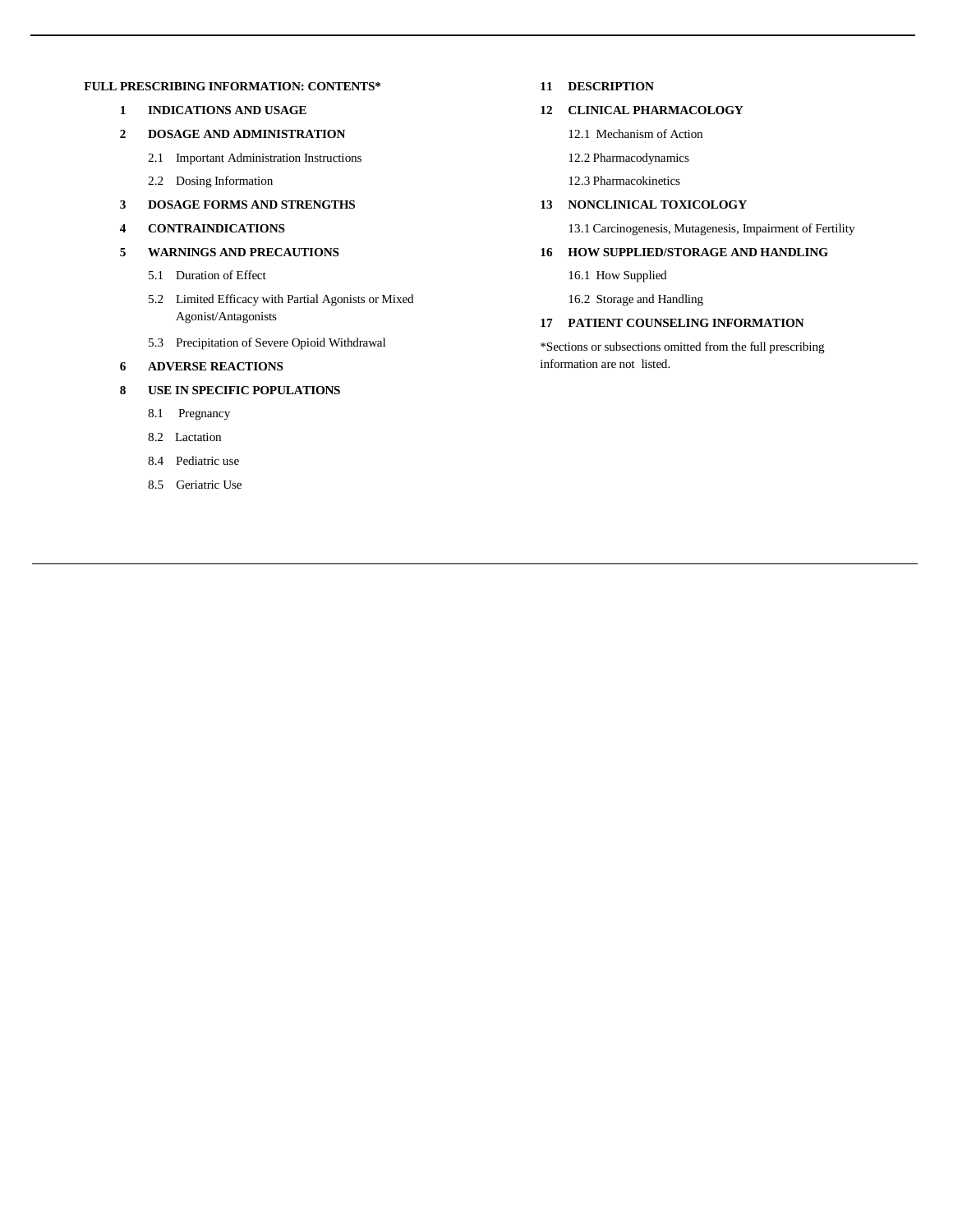# **FULLPRESCRIBING INFORMATION**

# **1 INDICATIONS AND USAGE**

NARCAN Nasal Spray is indicated for the emergency treatment of known or suspected opioid overdose, as manifested by respiratory and/or central nervous system depression.

NARCAN Nasal Spray is intended for immediate administration as emergency therapy in settings where opioids may be present.

NARCAN Nasal Spray is not a substitute for emergency medical care.

# **2 DOSAGE AND ADMINISTRATION**

## **2.1 Important Administration Instructions**

NARCAN Nasal Spray is for intranasal use only.

No additional device assembly is required.

Because treatment of suspected opioid overdose must be performed by someone other than the patient, instruct the prescription recipient to inform those around them about the presence of NARCAN Nasal Spray and the *Instructions for Use.*

Instruct the patient or caregiver to read the *Instructions for Use* at the time they receive a prescription for NARCAN Nasal Spray. Emphasize the following instructions to the patient or caregiver:

- Administer NARCAN Nasal Spray as quickly as possible because prolonged respiratory depression may result in damage to the central nervous system or death. Since the duration of action of most opioids exceeds that of naloxone hydrochloride and the suspected opioid overdose may occur outside of supervised medical settings, seek immediate emergency medical assistance, keep the patient under continued surveillance until emergency personnel arrive, and administer repeated doses of NARCAN Nasal Spray, as necessary. Always seek emergency medical assistance in the event of a suspected, potentially life-threatening opioid emergency after administration of the first dose of NARCAN Nasal Spray.
- Additional doses of NARCAN Nasal Spray may be required until emergency medical assistance becomes available.
- Do not attempt to reuse NARCAN Nasal Spray. Each NARCAN Nasal Spray contains a single dose of naloxone and cannot be reused.
- Re-administer NARCAN Nasal Spray, using a new nasal spray, every 2 to 3 minutes if the patient does not respond or responds and then relapses into respiratory depression.
- Administer NARCAN Nasal Spray in alternate nostrils with each dose.
- Administer NARCAN Nasal Spray according to the printed instructions on the device label and the *Instructions for Use*.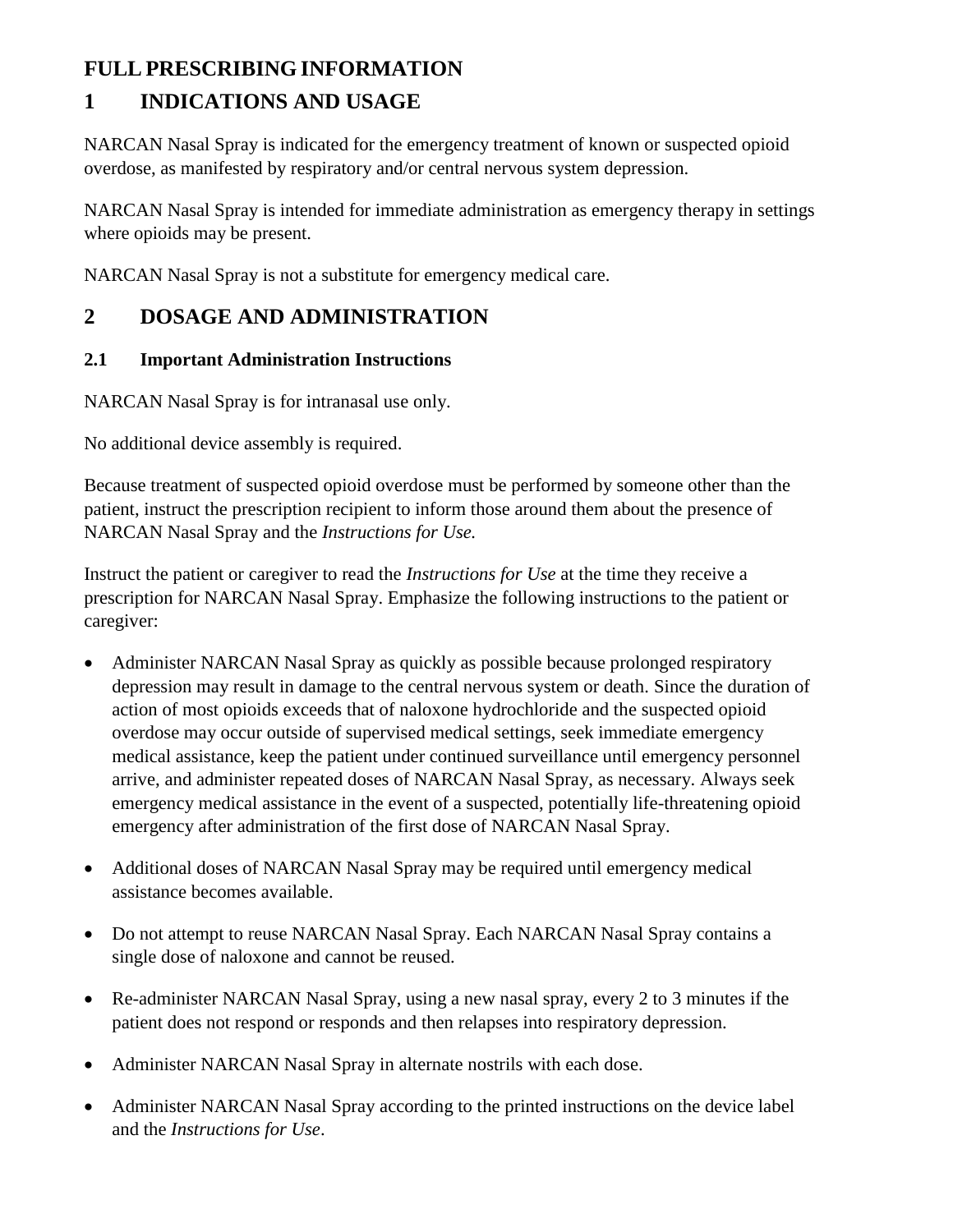- Place the patient in the supine position. Prior to administration, be sure the device nozzle is inserted in either nostril of the patient, and provide support to the back of the neck to allow the head to tilt back. **Do not prime or test the device prior to administration.**
- To administer the dose press firmly on the device plunger.
- Remove the device nozzle from the nostril after use.
- Turn patient on their side as shown in the *Instructions for Use* and call for emergency medical assistance immediately after administration of the first dose of NARCAN Nasal Spray.

# **2.2 Dosing in Adults and Pediatric Patients**

# Initial Dosing

The recommended initial dose of NARCAN Nasal Spray in adults and pediatric patients is one spray delivered by intranasal administration, which delivers 4 mg of naloxone hydrochloride.

# Repeat Dosing

Seek emergency medical assistance as soon as possible after administering the first dose of NARCAN Nasal Spray.

The requirement for repeat doses of NARCAN Nasal Spray depends upon the amount, type, and route of administration of the opioid being antagonized.

Administer NARCAN Nasal Spray in alternate nostrils with each dose.

If the patient responds to NARCAN Nasal Spray and relapses back into respiratory depression before emergency assistance arrives, administer an additional dose of NARCAN Nasal Spray using a new NARCAN Nasal Spray and continue surveillance of the patient.

If the desired response is not obtained after 2 or 3 minutes, administer an additional dose of NARCAN Nasal Spray using a new NARCAN Nasal Spray. If there is still no response and additional doses are available, administer additional doses of NARCAN Nasal Spray every 2 to 3 minutes using a new NARCAN Nasal Spray with each dose until emergency medical assistance arrives.

Additional supportive and/or resuscitative measures may be helpful while awaiting emergency medical assistance.

# <span id="page-3-0"></span>**2.3 Dosing Modifications due to Partial Agonists or Mixed Agonist/Antagonists**

Reversal of respiratory depression by partial agonists or mixed agonist/antagonists, such as buprenorphine and pentazocine, may be incomplete and require higher doses of naloxone hydrochloride or repeated administration of NARCAN Nasal Spray using a new nasal spray *[see Warnings and Precautions [\(5.2\)](#page-1-5)]*.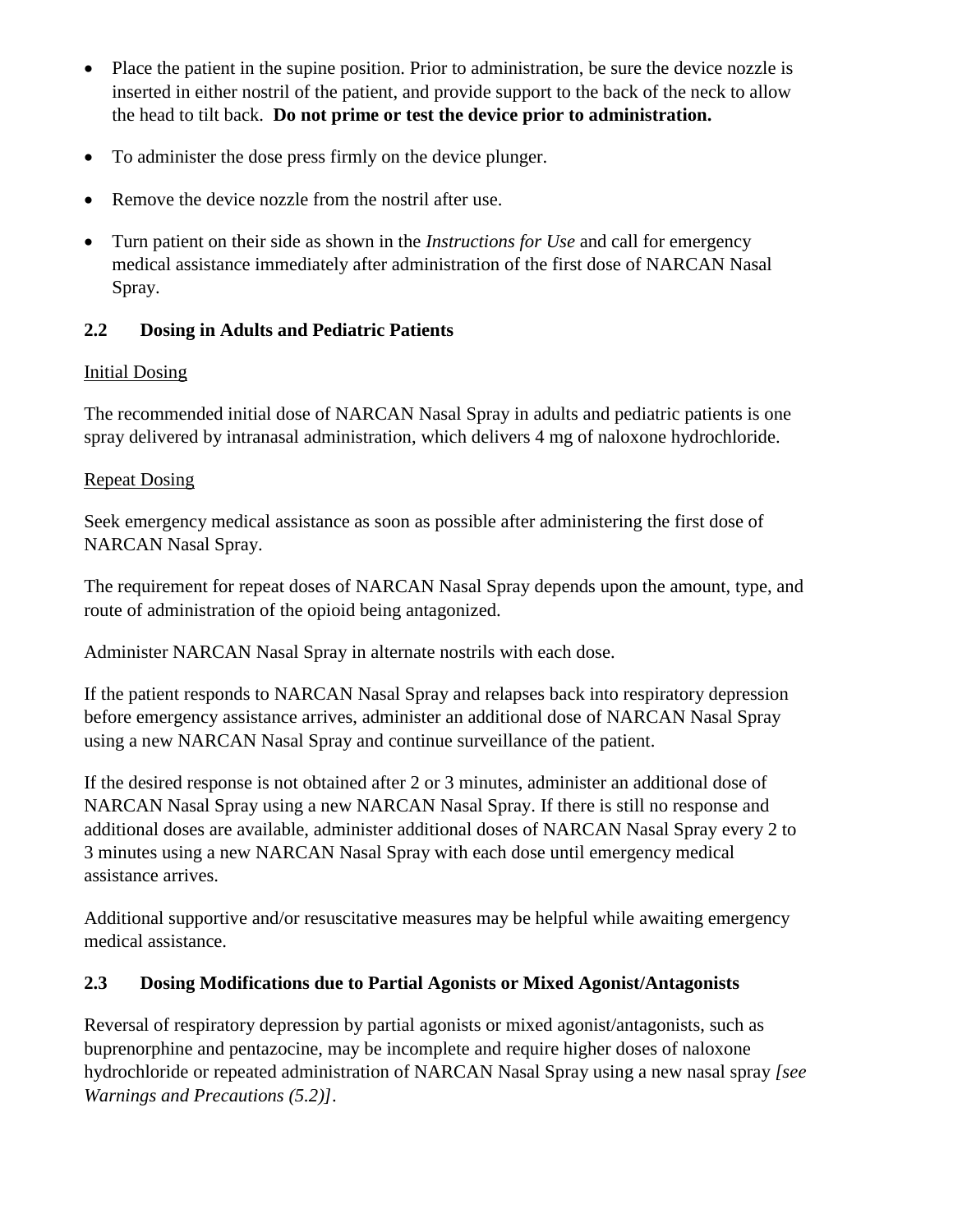# **3 DOSAGE FORMS AND STRENGTHS**

NARCAN Nasal Spray is supplied as a single 4 mg dose of naloxone hydrochloride in a 0.1 mL intranasal spray.

# **4 CONTRAINDICATIONS**

NARCAN Nasal Spray is contraindicated in patients known to be hypersensitive to naloxone hydrochloride or to any of the other ingredients.

# **5 WARNINGS AND PRECAUTIONS**

# **5.1 Risk of Recurrent Respiratory and Central Nervous System Depression**

The duration of action of most opioids may exceed that of NARCAN Nasal Spray resulting in a return of respiratory and/or central nervous system depression after an initial improvement in symptoms. Therefore, it is necessary to seek emergency medical assistance immediately after administration of the first dose of NARCAN Nasal Spray and to keep the patient under continued surveillance. Administer additional doses of NARCAN Nasal Spray if the patient is not adequately responding or responds and then relapses back into respiratory depression, as necessary *[see Dosage and Administration [\(2.2\)](#page-1-2)]*. Additional supportive and/or resuscitative measures may be helpful while awaiting emergency medical assistance.

# **5.2 Risk of Limited Efficacy with Partial Agonists or Mixed Agonist/Antagonists**

Reversal of respiratory depression by partial agonists or mixed agonist/antagonists such as buprenorphine and pentazocine, may be incomplete. Larger or repeat doses of naloxone hydrochloride may be required to antagonize buprenorphine because the latter has a long duration of action due to its slow rate of binding and subsequent slow dissociation from the opioid receptor *[see Dosage and Administration [\(2.3\)](#page-3-0)]*. Buprenorphine antagonism is characterized by a gradual onset of the reversal effects and a decreased duration of action of the normally prolonged respiratory depression.

# **5.3 Precipitation of Severe Opioid Withdrawal**

The use of NARCAN Nasal Spray in patients who are opioid-dependent may precipitate opioid withdrawal characterized by the following signs and symptoms: body aches, diarrhea, tachycardia, fever, runny nose, sneezing, piloerection, sweating, yawning, nausea or vomiting, nervousness, restlessness or irritability, shivering or trembling, abdominal cramps, weakness, and increased blood pressure. In neonates, opioid withdrawal may be life-threatening if not recognized and properly treated and may include the following signs and symptoms: convulsions, excessive crying, and hyperactive reflexes*.* Monitor the patient for the development of the signs and symptoms of opioid withdrawal.

Abrupt postoperative reversal of opioid depression after using naloxone hydrochloride may result in nausea, vomiting, sweating, tremulousness, tachycardia, hypotension, hypertension, seizures, ventricular tachycardia and fibrillation, pulmonary edema, and cardiac arrest. Death, coma, and encephalopathy have been reported as sequelae of these events. These events have primarily occurred in patients who had pre-existing cardiovascular disorders or received other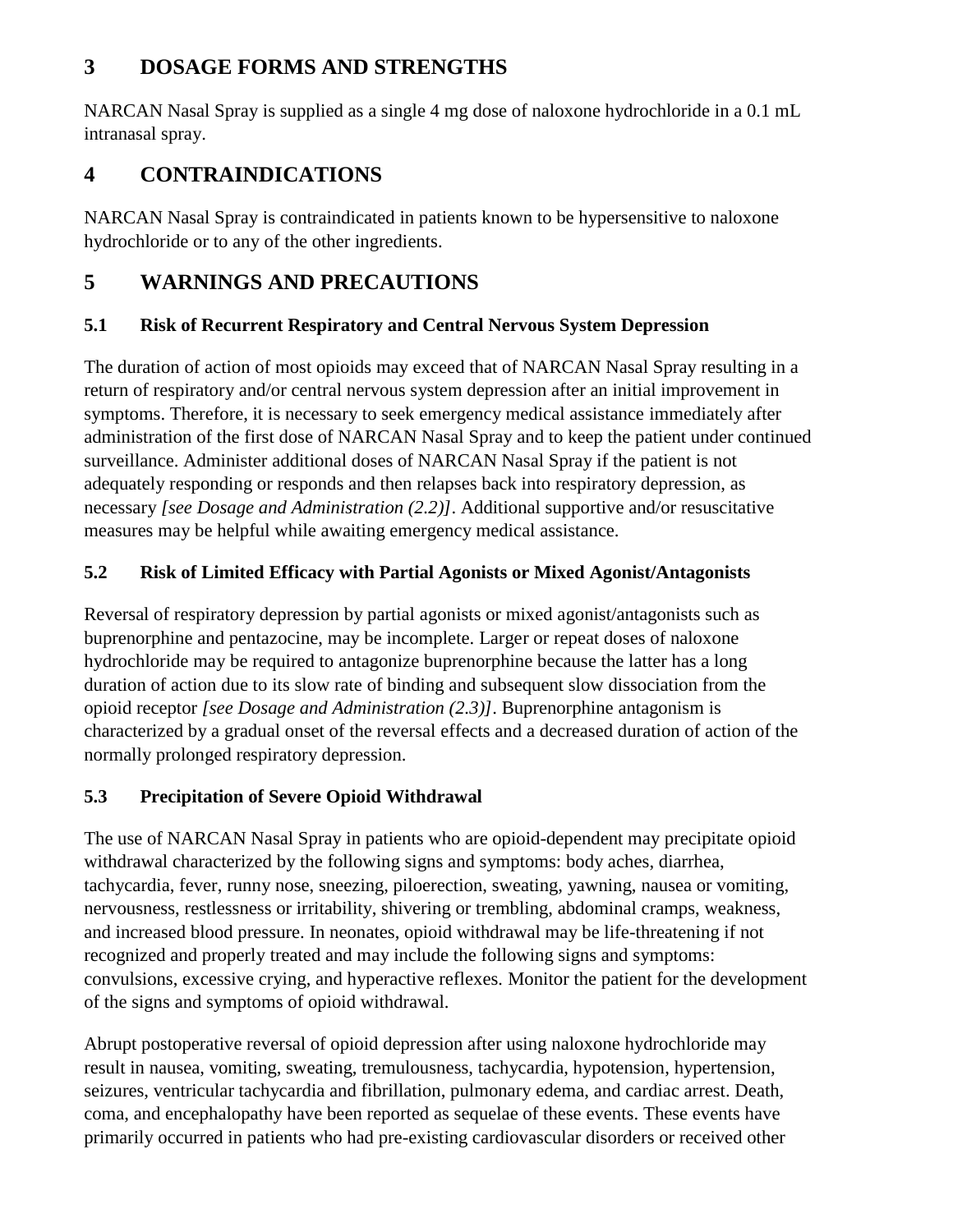drugs that may have similar adverse cardiovascular effects. Although a direct cause and effect relationship has not been established, after use of naloxone hydrochloride, monitor patients with pre-existing cardiac disease or patients who have received medications with potential adverse cardiovascular effects for hypotension, ventricular tachycardia or fibrillation, and pulmonary edema in an appropriate healthcare setting. It has been suggested that the pathogenesis of pulmonary edema associated with the use of naloxone hydrochloride is similar to neurogenic pulmonary edema, i.e., a centrally mediated massive catecholamine response leading to a dramatic shift of blood volume into the pulmonary vascular bed resulting in increased hydrostatic pressures.

There may be clinical settings, particularly the postpartum period in neonates with known or suspected exposure to maternal opioid use, where it is preferable to avoid the abrupt precipitation of opioid withdrawal symptoms. In these settings, consider use of an alternative, naloxonecontaining product that can be titrated to effect and, where applicable, dosed according to weight. *[see Use in Specific Populations [\(8.4\)](#page-1-9)]*.

# **6 ADVERSE REACTIONS**

The following serious adverse reactions are discussed elsewhere in the labeling:

Precipitation of Severe Opioid Withdrawal *[see Warnings and Precautions [\(5.3\)](#page-1-6)]*

Because clinical studies are conducted under widely varying conditions, adverse reaction rates observed in the clinical studies of a drug cannot be directly compared to the rates in the clinical studies of another drug and may not reflect the rates observed in practice.

The following adverse reactions were observed in a NARCAN Nasal Spray clinical study.

In a pharmacokinetic study of 30 healthy adult volunteers exposed to one spray of NARCAN Nasal Spray in one nostril or two sprays of NARCAN Nasal Spray, one in each nostril, the most common adverse reactions were: increased blood pressure, musculoskeletal pain, headache, nasal dryness, nasal edema, nasal congestion, and nasal inflammation.

The following adverse reactions have been identified primarily during post-approval use of naloxone hydrochloride in the post-operative setting. Because these reactions are reported voluntarily from a population of uncertain size, it is not always possible to reliably estimate their frequency or establish a causal relationship to drug exposure: Hypotension, hypertension, ventricular tachycardia and fibrillation, dyspnea, pulmonary edema, and cardiac arrest. Death, coma, and encephalopathy have been reported as sequelae of these events. Excessive doses of naloxone hydrochloride in post-operative patients have resulted in significant reversal of analgesia, and have caused agitation.

Abrupt reversal of opioid effects in persons who were physically dependent on opioids has precipitated an acute withdrawal syndrome. Signs and symptoms have included: body aches, fever, sweating, runny nose, sneezing, piloerection, yawning, weakness, shivering or trembling, nervousness, restlessness or irritability, diarrhea, nausea or vomiting, abdominal cramps, increased blood pressure, tachycardia. In the neonate, opioid withdrawal signs and symptoms also included convulsions, excessive crying, and hyperactive reflexes.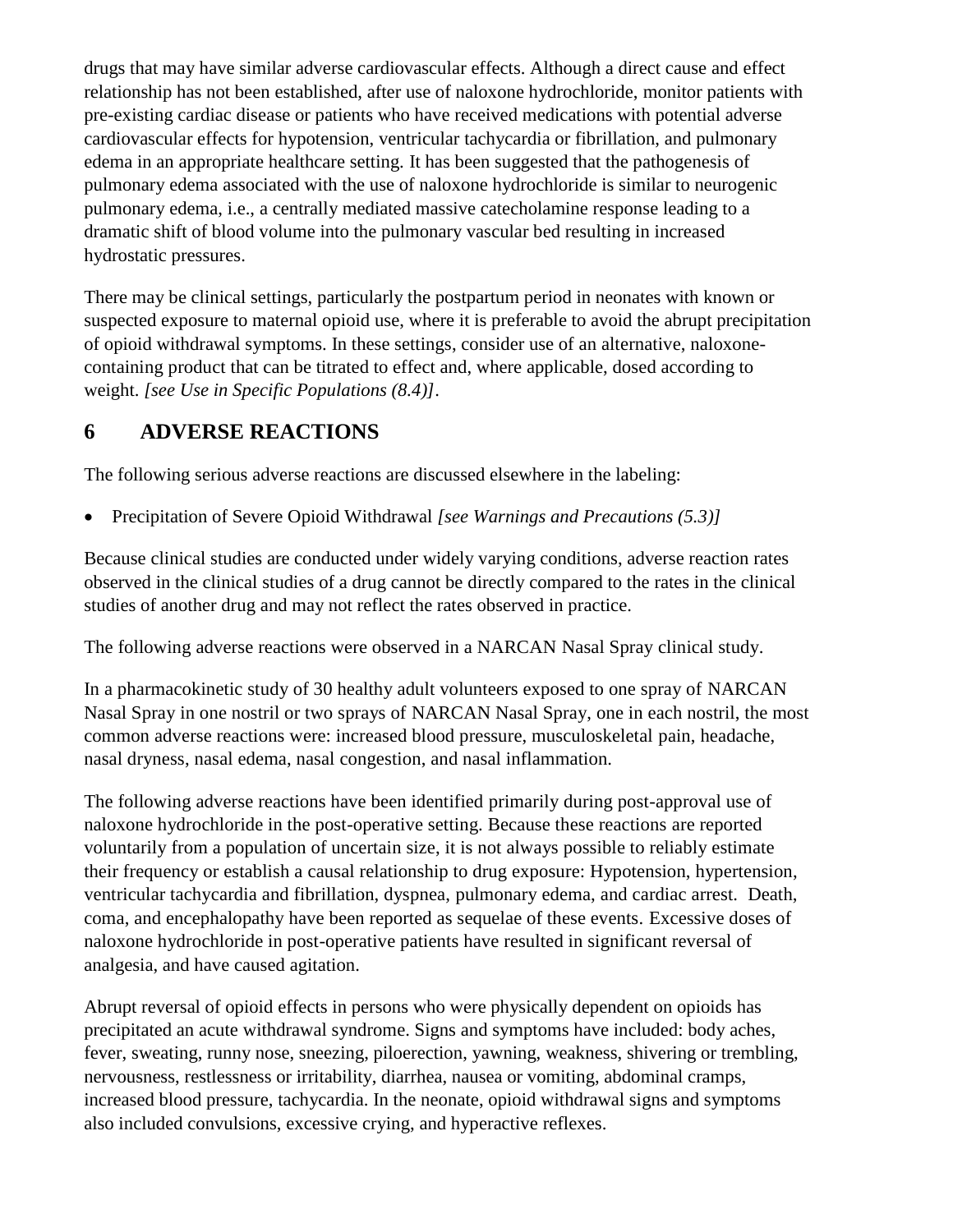# **8 USE IN SPECIFIC POPULATIONS**

# **8.1 Pregnancy**

# Risk Summary

The limited available data on naloxone use in pregnant women are not sufficient to inform a drugassociated risk. However, there are clinical considerations *[see Clinical Considerations]*. In animal reproduction studies, no embryotoxic or teratogenic effects were observed in mice and rats treated with naloxone hydrochloride during the period of organogenesis at doses equivalent to 6-times and 12-times, respectively, a human dose of 8 mg/day (two NARCAN Nasal Sprays) based on body surface area comparison *[see Data]*.

The estimated background risk of major birth defects and miscarriage for the indicated population is unknown. In the U.S. general population, the estimated background risk of major birth defects and miscarriage in clinically recognized pregnancies is 2% to 4% and 15% to 20%, respectively.

# Clinical Considerations

# *Fetal/Neonatal adverse reactions*

Naloxone hydrochloride crosses the placenta, and may precipitate withdrawal in the fetus, as well as in the opioid-dependent mother *[see Warnings and Precautions [\(5.3\)](#page-1-6)]*. The fetus should be evaluated for signs of distress after NARCAN Nasal Spray is used. Careful monitoring is needed until the fetus and mother are stabilized.

## Data

# *Animal Data*

Naloxone hydrochloride was administered during organogenesis to mice and rats at subcutaneous doses up to 10 mg/kg/day (equivalent to 6-times and 12-times, respectively, a human dose of 8 mg (two NARCAN Nasal Sprays)) (based on body surface area comparison). These studies demonstrated no embryotoxic or teratogenic effects due to naloxone hydrochloride.

Pregnant female rats were administered 2 or 10 mg/kg naloxone subcutaneously from Gestation Day 15 to Postnatal day 21. There were no adverse effects on the offspring (up to 12-times a human dose of 8 mg/day (two NARCAN Nasal Sprays) based on body surface area comparison).

# **8.2 Lactation**

# Risk Summary

There is no information regarding the presence of naloxone in human milk, or the effects of naloxone on the breastfed infant or on milk production. Studies in nursing mothers have shown that naloxone does not affect prolactin or oxytocin hormone levels. Naloxone is minimally orally bioavailable.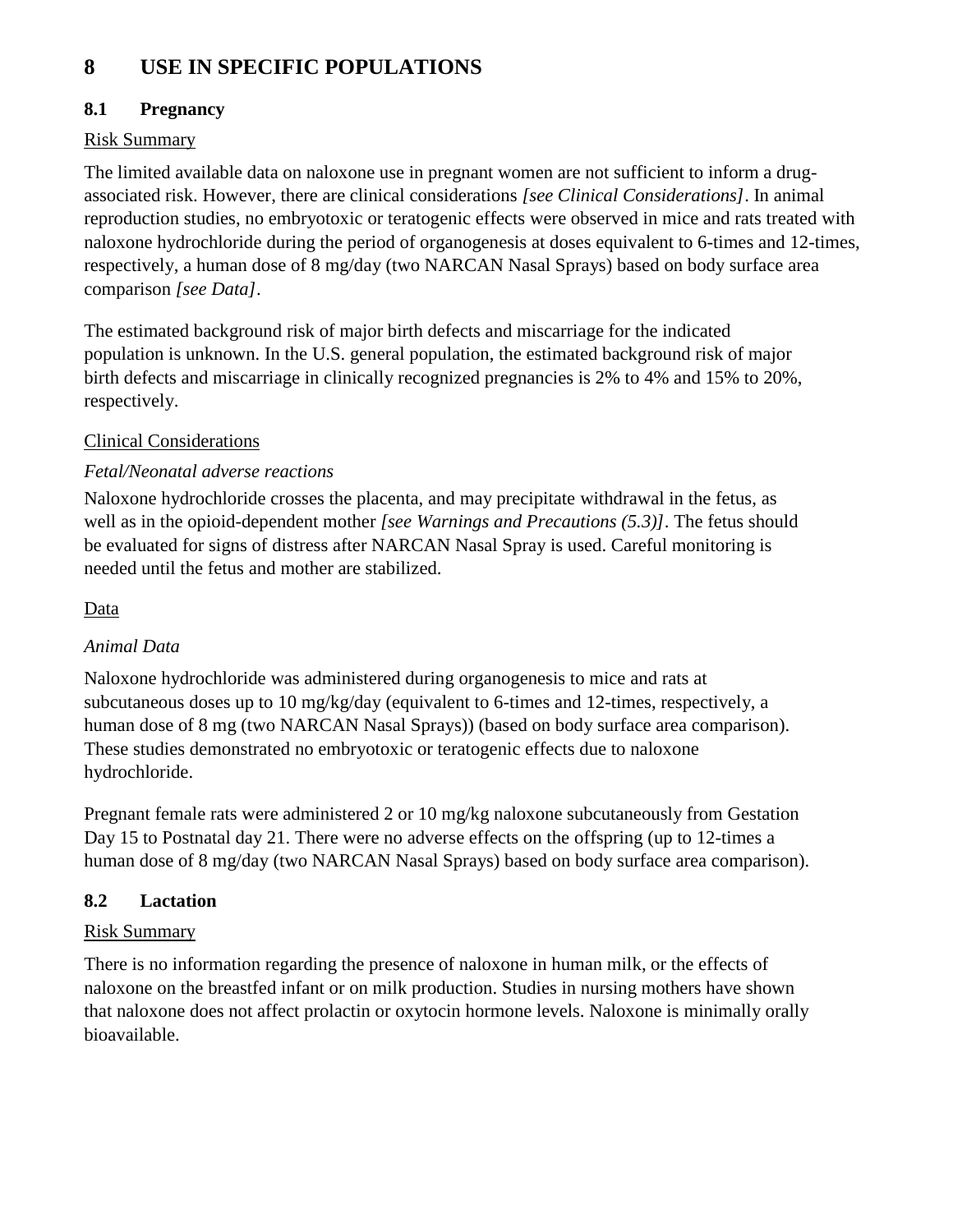# **8.4 Pediatric Use**

The safety and effectiveness of NARCAN Nasal Spray has been established in pediatric patients for known or suspected opioid overdose, as manifested by respiratory and/or central nervous system depression. Use of naloxone hydrochloride in pediatric patients is supported by evidence from adequate and well-controlled studies of naloxone hydrochloride in adults with additional data from 15 clinical studies (controlled and uncontrolled) in which neonates and pediatric patients received parenteral naloxone hydrochloride in doses ranging from 0.005 mg/kg to 0.01 mg/kg. Safety and effectiveness are also supported by use of other naloxone hydrochloride products in the post-marketing setting, as well as data available in the medical literature and clinical practice guidelines. NARCAN Nasal Spray may be administered to pediatric patients of all ages.

Absorption of naloxone hydrochloride following intranasal administration in pediatric patients may be erratic or delayed. Even when the opiate-intoxicated pediatric patient responds appropriately to naloxone hydrochloride, he/she must be carefully monitored for at least 24 hours, as a relapse may occur as naloxone hydrochloride is metabolized. In opioid-dependent pediatric patients, (including neonates), administration of naloxone hydrochloride may result in an abrupt and complete reversal of opioid effects, precipitating an acute opioid withdrawal syndrome. Neonatal opioid withdrawal syndrome, unlike opioid withdrawal syndrome in adults, may be life-threatening, if not recognized, and should be treated according to protocols developed by neonatology experts [*see Warnings and Precautions [\(5.3\)](#page-1-6)*].

In settings such as in neonates with known or suspected exposure to maternal opioid use, where it may be preferable to avoid the abrupt precipitation of opioid withdrawal symptoms, consider use of an alternate naloxone-containing product that can be dosed according to weight and titrated to effect.

Also, in situations where the primary concern is for infants at risk for opioid overdose, consider whether the availability of alternate naloxone-containing products may be better suited than NARCAN Nasal Spray.

# **8.5 Geriatric Use**

Geriatric patients have a greater frequency of decreased hepatic, renal, or cardiac function and of concomitant disease or other drug therapy. Therefore, the systemic exposure of naloxone hydrochloride can be higher in these patients.

Clinical studies of naloxone hydrochloride did not include sufficient numbers of subjects aged 65 and over to determine whether they respond differently from younger subjects. Other reported clinical experience has not identified differences in responses between the elderly and younger patients.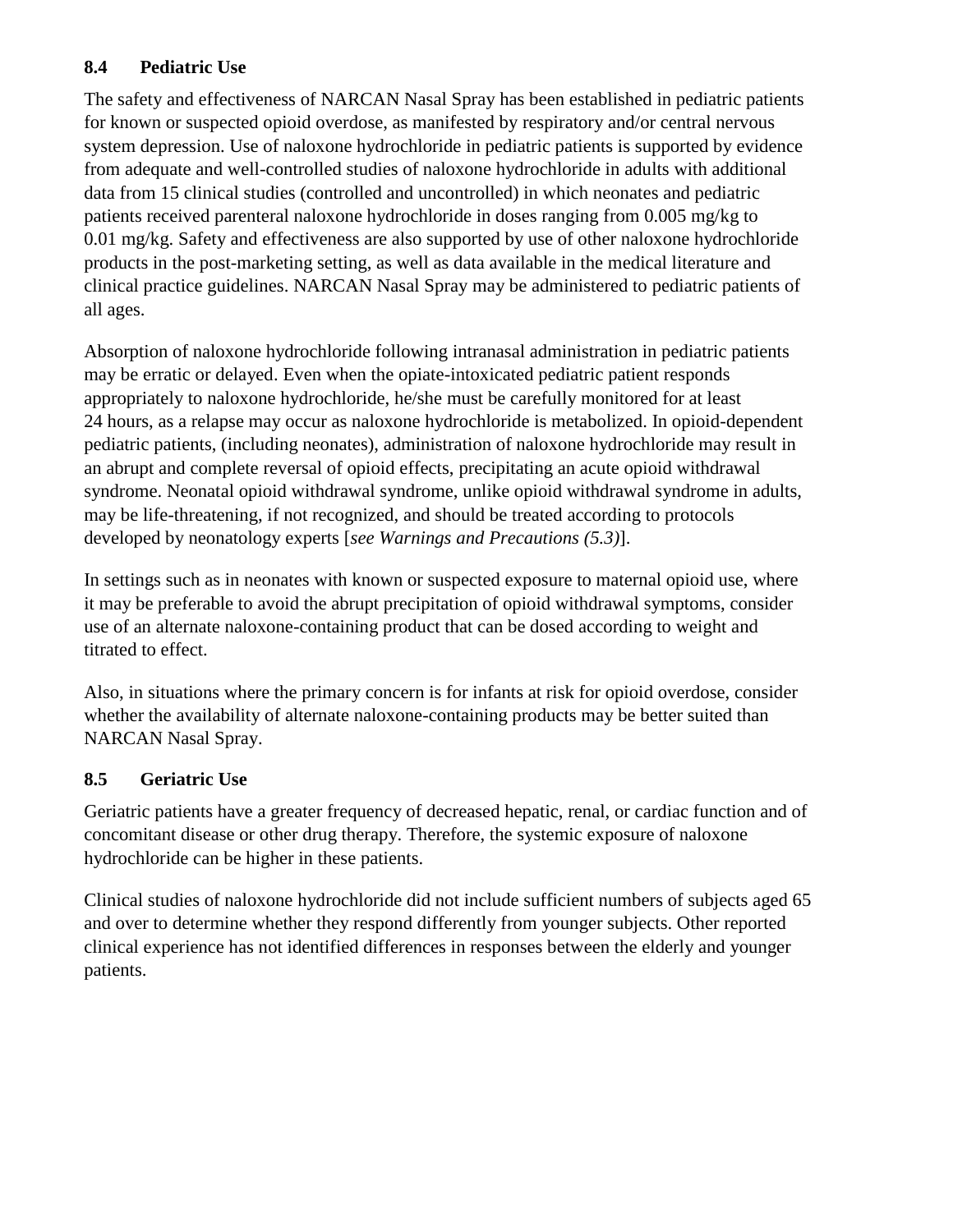# **11 DESCRIPTION**

NARCAN (naloxone hydrochloride) Nasal Spray is a pre-filled, single dose intranasal spray. Chemically, naloxone hydrochloride is the hydrochloride salt of 17-Allyl-4,5α-epoxy-3,14 dihydroxymorphinan-6-one hydrochloride with the following structure:



M.W. 363.84

Naloxone hydrochloride, an opioid antagonist, occurs as a white to slightly off-white powder, and is soluble in water, in dilute acids, and in strong alkali; slightly soluble in alcohol; practically insoluble in ether and in chloroform.

Each NARCAN Nasal Spray contains a single 4 mg dose of naloxone hydrochloride in a 0.1 mL intranasal spray.

Inactive ingredients include benzalkonium chloride (preservative), disodium ethylenediaminetetraacetate (stabilizer), sodium chloride, hydrochloric acid to adjust pH, and purified water. The pH range is 3.5 to 5.5.

# **12 CLINICAL PHARMACOLOGY**

# **12.1 Mechanism of Action**

Naloxone hydrochloride is an opioid antagonist that antagonizes opioid effects by competing for the same receptor sites.

Naloxone hydrochloride reverses the effects of opioids, including respiratory depression, sedation, and hypotension. It can also reverse the psychotomimetic and dysphoric effects of agonist-antagonists such as pentazocine.

# **12.2 Pharmacodynamics**

When naloxone hydrochloride is administered intravenously, the onset of action is generally apparent within two minutes. The time to onset of action is shorter for intravenous compared to subcutaneous or intramuscular routes of administration. The duration of action is dependent upon the dose and route of administration of naloxone hydrochloride.

# **12.3 Pharmacokinetics**

In a pharmacokinetic study in 30 healthy adult subjects, the relative bioavailability (BA) of one nasal spray in one nostril (4 mg total dose, 0.1 mL of 40 mg/mL naloxone hydrochloride solution) and two nasal sprays administered as one nasal spray in each nostril (8 mg total dose, 0.1 mL of 40 mg/mL naloxone hydrochloride solution in each nostril) was compared to a single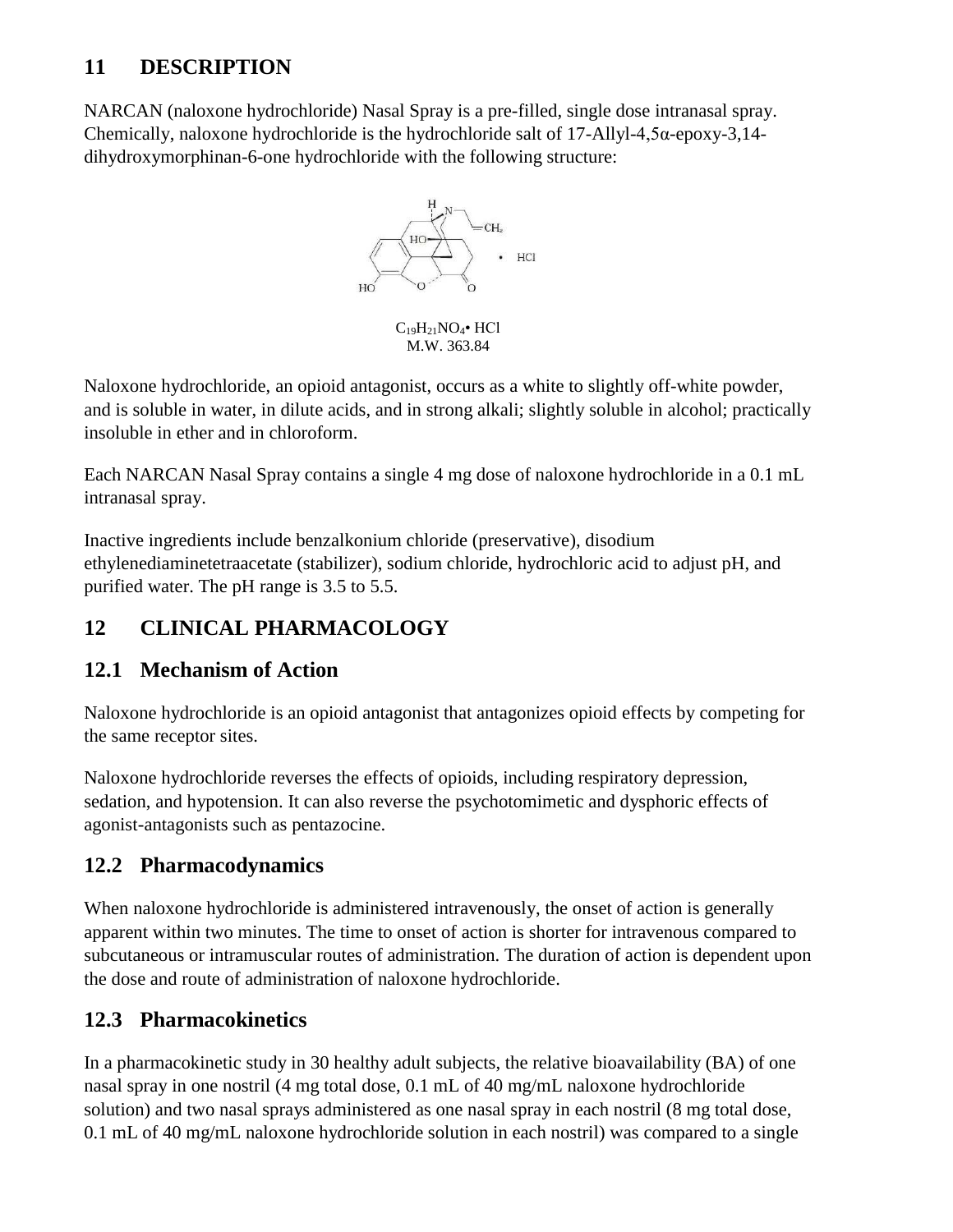dose of 0.4 mg naloxone hydrochloride intramuscular injection. For intranasal administration, the subjects were instructed not to breathe through the nose during administration of the nasal spray, and remained fully supine for approximately one hour post-dose. For intramuscular administration, naloxone was administered as a single injection in the gluteus maximus muscle. The pharmacokinetic parameters obtained in the study are shown in [Table 1.](#page-9-0)

### <span id="page-9-0"></span>**Table 1 Mean Pharmacokinetic Parameters (CV%) for Naloxone Following NARCAN (Naloxone HCl) Nasal Spray and Intramuscular Injection of Naloxone HCl to Healthy Subjects**

| <b>Parameter</b>                       | 4 mg – One Nasal<br>Spray in one<br>nostril<br>$(N=29)$ | 8 mg - Two Nasal<br>Sprays, one in each<br>nostril<br>$(N=29)$ | 0.4 <sub>mg</sub><br><b>Intramuscular</b><br>Injection<br>$(N=29)$ |
|----------------------------------------|---------------------------------------------------------|----------------------------------------------------------------|--------------------------------------------------------------------|
| $t_{\text{max}}(h)^{\dagger}$          | 0.50(0.17, 1.00)                                        | 0.33(0.17, 1.00)                                               | 0.38(0.08, 2.05)                                                   |
| $C_{\text{max}}$ (ng/mL)               | 4.83(43.1)                                              | 9.70(36.0)                                                     | 0.88(30.5)                                                         |
| $AUCt$ (hr.ng/mL)                      | 7.87(37.4)                                              | 15.3(23.0)                                                     | 1.72(22.9)                                                         |
| $AUC_{0\text{-inf}}$ (h*ng/mL)         | 7.95(37.3)                                              | 15.5(22.7)                                                     | 1.76(22.6)                                                         |
| $t\frac{1}{2}$ (h)                     | 2.08(29.5)                                              | 2.10(32.4)                                                     | 1.24(25.9)                                                         |
| Dose normalized Relative BA (%) vs. IM | $46.7(31.4)$ <sup>††</sup>                              | 43.9 (23.8)                                                    | 100                                                                |

 $\dagger$ <sub>tmax</sub> reported as median (minimum, maximum)

†† N=28 for Relative BA.

## **Figure 1 Mean ± SD Plasma Concentration of Naloxone, (a) 0-6 h and (b) 0-1h Following Intranasal Administration and Intramuscular Injection**



The median naloxone t<sub>max</sub> after intranasal administration of NARCAN Nasal Spray (one nasal spray in one nostril or two nasal sprays as one spray in each nostril) was not significantly different compared to the 0.4 mg dose of naloxone hydrochloride intramuscular injection [\(Table](#page-9-0)  [1\)](#page-9-0).

The dose normalized relative bioavailability of one (4 mg) or two doses (8 mg) of NARCAN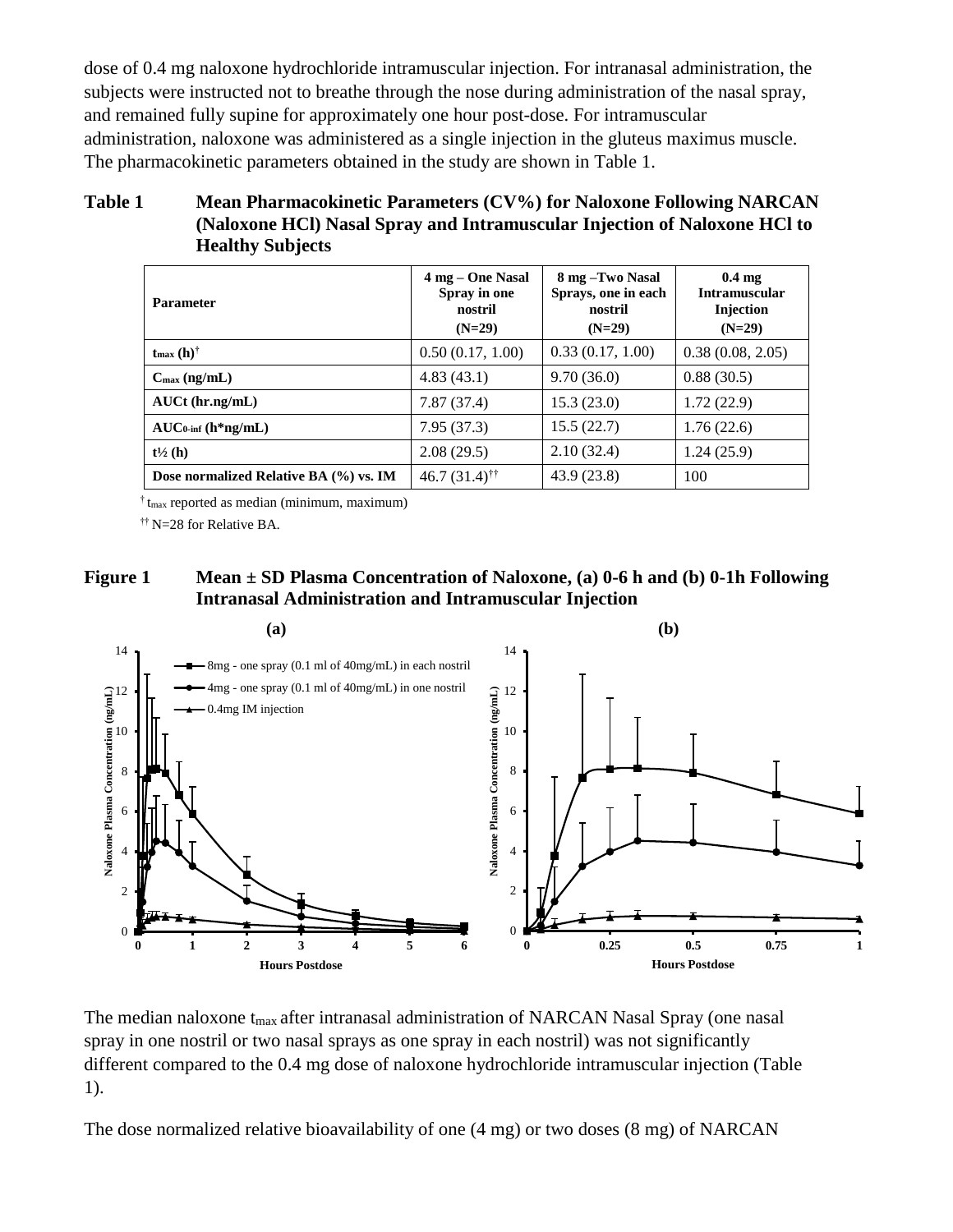Nasal Spray as compared to the 0.4 mg dose of naloxone hydrochloride administered by intramuscular injection was 46.7%, and 43.9%, respectively.

## **Distribution**

Following parenteral administration, naloxone is distributed in the body and readily crosses the placenta. Plasma protein binding occurs but is relatively weak. Plasma albumin is the major binding constituent, but significant binding of naloxone also occurs to plasma constituents other than albumin. It is not known whether naloxone is excreted into human milk.

### Elimination

Following a single intranasal administration of NARCAN Nasal Spray (4 mg dose of naloxone hydrochloride), the mean plasma half-life of naloxone in healthy adults was approximately 2.08 (30% CV) hours, which was longer than that observed after administrations of a 0.4 mg naloxone hydrochloride intramuscular injection, where the half-life was 1.24 hours (26% CV). In a neonatal study of naloxone hydrochloride injection, the mean  $(\pm SD)$  plasma half-life was observed to be 3.1 ( $\pm$  0.5) hours.

## *Metabolism*

Naloxone hydrochloride is metabolized in the liver, primarily by glucuronide conjugation, with naloxone-3-glucoronide as the major metabolite.

### *Excretion*

After an oral or intravenous dose, about 25-40% of naloxone is excreted as metabolites in urine within 6 hours, about 50% in 24 hours, and 60-70% in 72 hours.

# **13 NONCLINICAL TOXICOLOGY**

# **13.1 Carcinogenesis, Mutagenesis, Impairment of Fertility**

### **Carcinogenesis**

Long-term animal studies to evaluate the carcinogenic potential of naloxone have not been completed.

### Mutagenesis

Naloxone was weakly positive in the Ames mutagenicity and in the in vitro human lymphocyte chromosome aberration test but was negative in the in vitro Chinese hamster V79 cell HGPRT mutagenicity assay and in the in vivo rat bone marrow chromosome aberration study.

### Impairment of Fertility

Male rats were treated with 2 or 10 mg/kg naloxone for 60 days prior to mating. Female rats treated for 14-days prior to mating and throughout gestation with the same doses of naloxone (up to 12-times a human dose of 8 mg/day (two NARCAN Nasal Sprays) based on body surface area comparison). There was no adverse effect on fertility.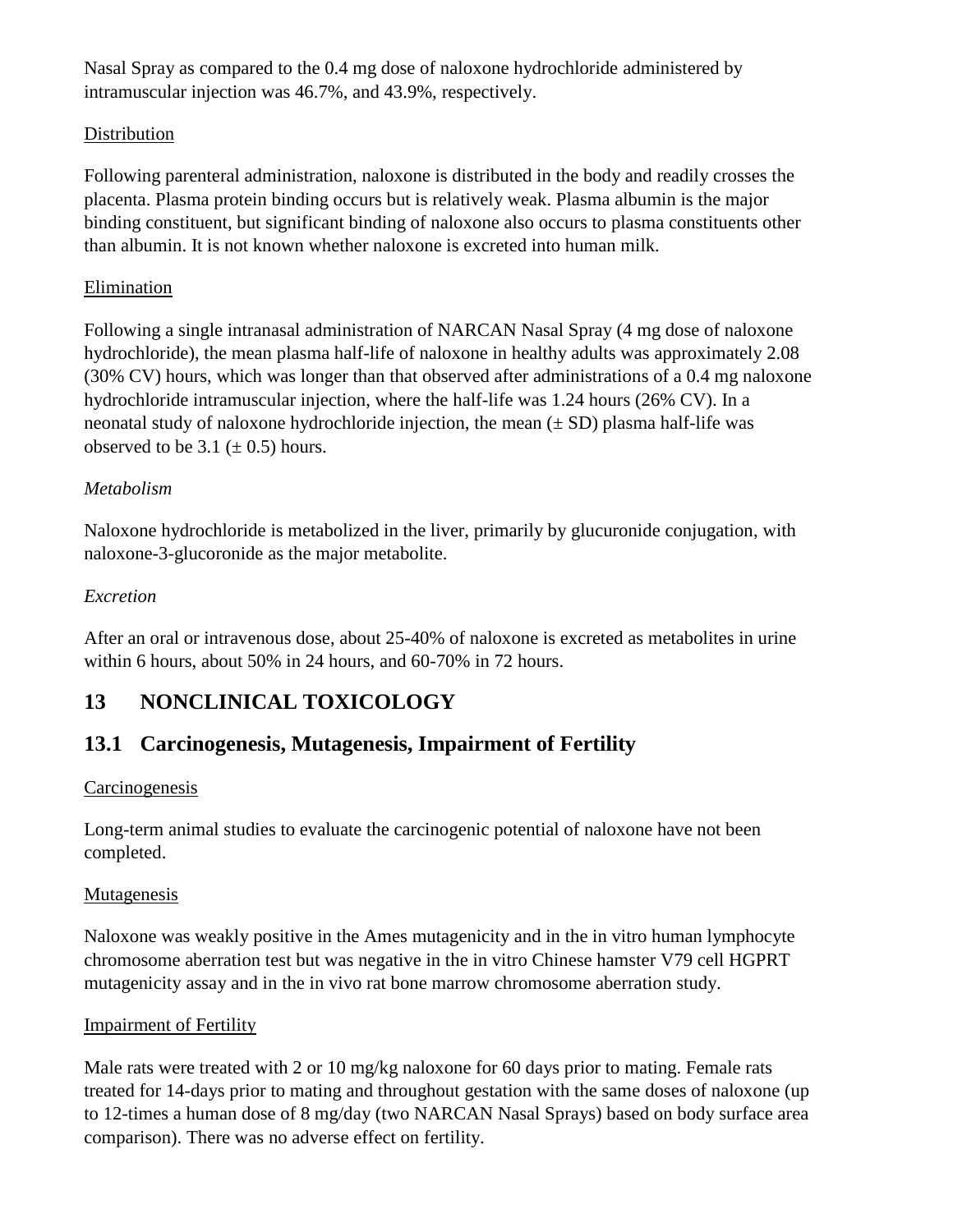# **16 HOW SUPPLIED/STORAGE AND HANDLING**

# **16.1 How Supplied**

Carton containing two blister packages each with a single NARCAN Nasal Spray (single 4 mg dose of naloxone hydrochloride intranasal spray).

NARCAN Nasal Spray is not made with natural rubber latex.

# **16.2 Storage and Handling**

Store NARCAN Nasal Spray in the blister and cartons provided.

Store at controlled room temperature 59°F to 77°F (15°C to 25°C). Excursions permitted up to 104°F (40°C). Do not freeze. Protect from light.

# **17 PATIENT COUNSELING INFORMATION**

Advise the patient and family members or caregivers to read the FDA-approved patient labeling (*Patient Information* and *Instructions for Use*).

## Recognition of Opioid Overdose

Inform patients and their family members or caregivers about how to recognize the signs and symptoms of an opioid overdose such as the following:

- Extreme somnolence inability to awaken a patient verbally or upon a firm sternal rub.
- Respiratory depression this can range from slow or shallow respiration to no respiration in a patient who is unarousable.
- Other signs and symptoms that may accompany somnolence and respiratory depression include the following:
	- $\blacksquare$  Miosis.
	- **Bradycardia and/or hypotension.**

# Risk of Recurrent Respiratory and Central Nervous System Depression

Instruct patients and their family members or caregivers that, since the duration of action of most opioids may exceed that of NARCAN Nasal Spray, they must seek immediate emergency medical assistance after the first dose of NARCAN Nasal Spray and keep the patient under continued surveillance *[see Dosage and Administration [\(2.2\)](#page-1-2), Warnings and Precautions [\(5.3\)](#page-1-6)]*.

### Limited Efficacy for/with Partial Agonists or Mixed Agonist/Antagonists

Instruct patients and their family members or caregivers that the reversal of respiratory depression caused by partial agonists or mixed agonist/antagonists, such as buprenorphine and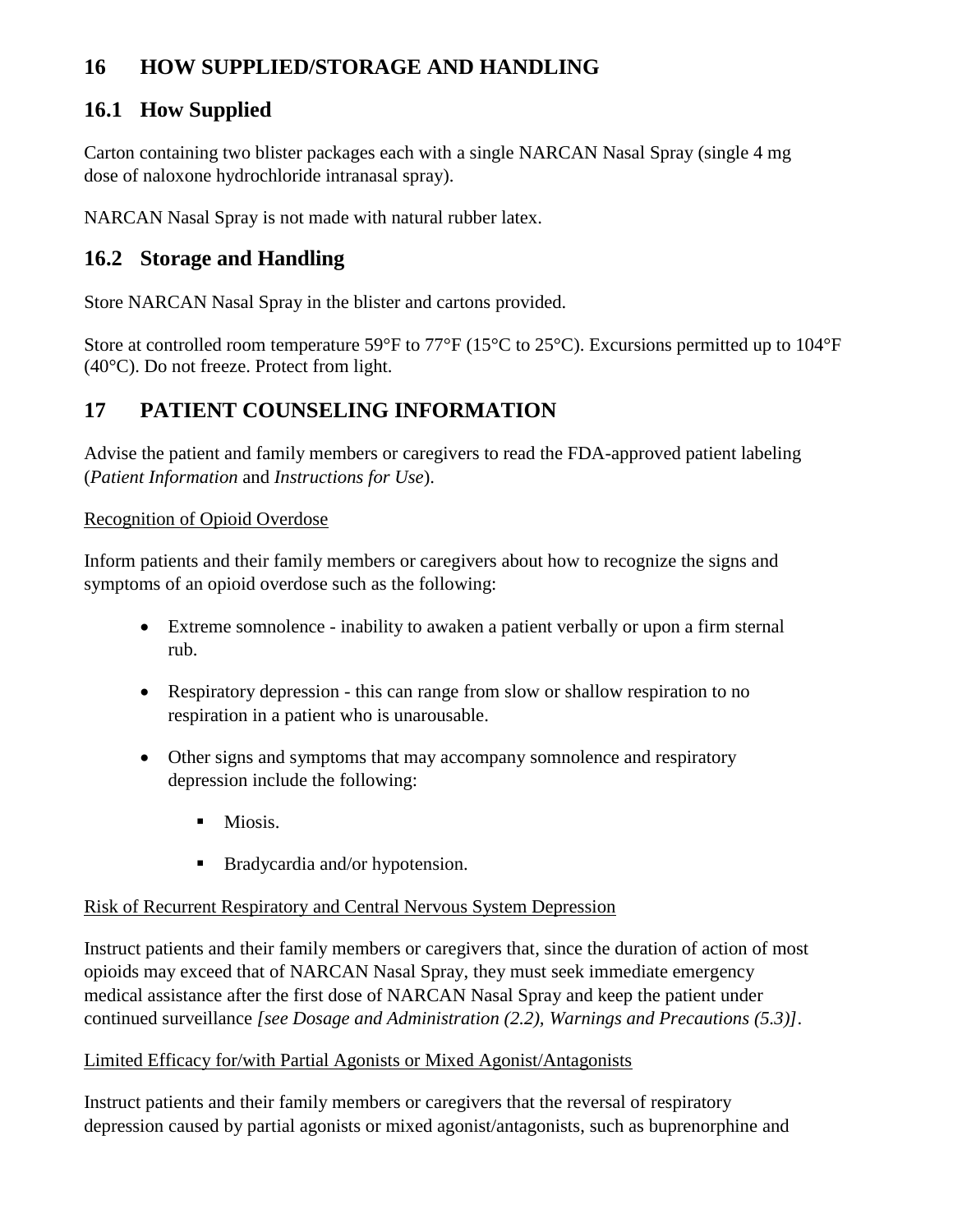pentazocine, may be incomplete and may require higher doses of naloxone hydrochloride or repeated administration of NARCAN Nasal Spray, using a new nasal spray each time *[see Dosage and Administration [\(2.3\)](#page-3-0), Warnings and Precautions [\(5.2\)](#page-1-5)]*.

### Precipitation of Severe Opioid Withdrawal

Instruct patients and their family members or caregivers that the use of NARCAN Nasal Spray in patients who are opioid dependent may precipitate opioid withdrawal *[see Warnings and Precautions [\(5.3\)](#page-1-6), Adverse Reactions (*[6](#page-1-7)*)]*.

### Administration Instructions

Instruct patients and their family members or caregivers to:

- Ensure NARCAN Nasal Spray is present whenever persons may be intentionally or accidentally exposed to an opioid overdose (i.e., opioid emergencies).
- Administer NARCAN Nasal Spray as quickly as possible if a patient is unresponsive and an opioid overdose is suspected, even when in doubt, because prolonged respiratory depression may result in damage to the central nervous system or death. **NARCAN Nasal Spray is not a substitute for emergency medical care** *[see Dosage and Administration [\(2.1\)](#page-1-1)]***.**
- Lay the patient on their back and administer NARCAN Nasal Spray into one nostril while providing support to the back of the neck to allow the head to tilt back *[see Dosage and Administration [\(2.1\)](#page-1-1)]*.
- Use each nasal spray only one time *[see Dosage and Administration [\(2.1\)](#page-1-1)]*.
- Turn patient on their side as shown in the *Instructions for Use* and call for emergency medical assistance immediately after administration of the first dose of NARCAN Nasal Spray. Additional supportive and/or resuscitative measures may be helpful while awaiting emergency medical assistance *[see Dosage and Administration [\(2.1\)](#page-1-1)].*
- Monitor patients and re-administer NARCAN Nasal Spray using a new NARCAN Nasal Spray every 2 to 3 minutes, if the patient is not responding or responds and then relapses back into respiratory depression. Administer NARCAN Nasal Spray in alternate nostrils with each dose *[see Dosage and Administration [\(2.1\)](#page-1-1)]*.
- Replace NARCAN Nasal Spray before its expiration date.

---------------------------------------------------------------------------------------------------------------

NARCAN® is a registered trademark licensed by Adapt Pharma Operations Limited

Distributed by Adapt Pharma, Inc., Radnor, PA 19087 USA.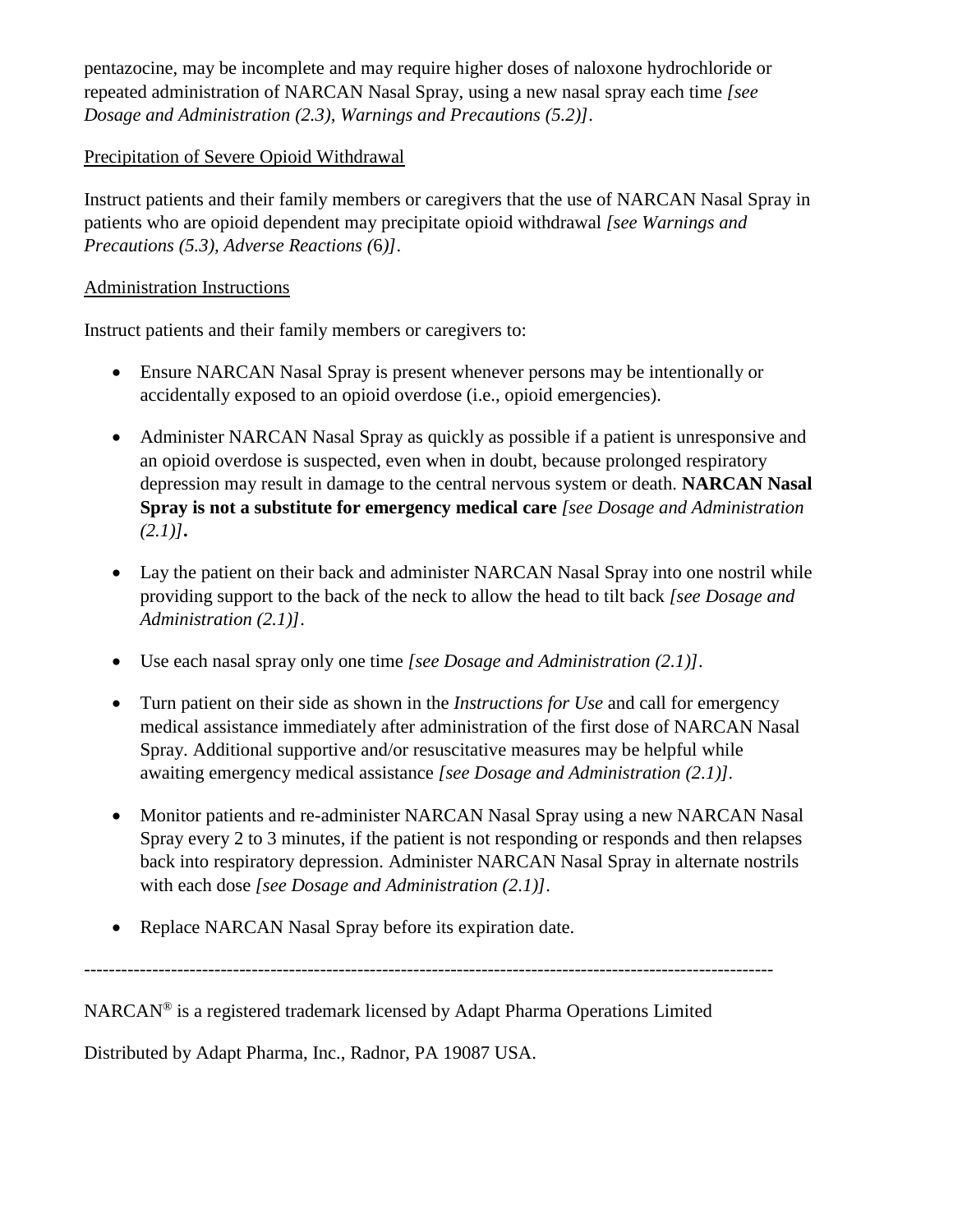### **PATIENT INFORMATION NARCAN (nar´ kan) (naloxone hydrochloride) Nasal Spray**

You and your family members or caregivers should read this Patient Information leaflet before an opioid emergency happens. This information does not take the place of talking with your healthcare provider about your medical condition or your treatment.

### **What is the most important information I should know about NARCAN Nasal Spray?**

NARCAN Nasal Spray is used to temporarily reverse the effects of opioid medicines. The medicine in NARCAN Nasal Spray has no effect in people who are not taking opioid medicines. Always carry NARCAN Nasal Spray with you in case of an opioid emergency.

- 1. Use NARCAN Nasal Spray right away if you or your caregiver think signs or symptoms of an opioid emergency are present, even if you are not sure, because an opioid emergency can cause severe injury or death. Signs and symptoms of an opioid emergency may include:
	- unusual sleepiness and you are not able to awaken the person with a loud voice or by rubbing firmly on the middle of their chest (sternum)
	- breathing problems including slow or shallow breathing in someone difficult to awaken or who looks like they are not breathing
	- the black circle in the center of the colored part of the eye (pupil) is very small, sometimes called "pinpoint pupils," in someone difficult to awaken
- 2. Family members, caregivers, or other people who may have to use NARCAN Nasal Spray in an opioid emergency should know where NARCAN Nasal Spray is stored and how to give NARCAN before an opioid emergency happens.
- 3. **Get emergency medical help right away after giving the first dose of NARCAN Nasal Spray.** Rescue breathing or CPR (cardiopulmonary resuscitation) may be given while waiting for emergency medical help.
- 4. The signs and symptoms of an opioid emergency can return after NARCAN Nasal Spray is given. If this happens, give another dose after 2 to 3 minutes using a new NARCAN Nasal Spray and watch the person closely until emergency help is received.

### **What is NARCAN Nasal Spray?**

- NARCAN Nasal Spray is a prescription medicine used for the treatment of an opioid emergency such as an overdose or a possible opioid overdose with signs of breathing problems and severe sleepiness or not being able to respond.
- NARCAN Nasal Spray is to be given right away and does not take the place of emergency medical care. Get emergency medical help right away after giving the first dose of NARCAN Nasal Spray, even if the person wakes up.
- NARCAN Nasal Spray is safe and effective in children for known or suspected opioid overdose.

### **Who should not use NARCAN Nasal Spray?**

**Do not use NARCAN Nasal Spray** if you are allergic to naloxone hydrochloride or any of the ingredients in NARCAN Nasal Spray. See the end of this leaflet for a complete list of ingredients in NARCAN Nasal Spray.

### **What should I tell my healthcare provider before using NARCAN Nasal Spray?**

Before using NARCAN Nasal Spray, tell your healthcare provider about all of your medical conditions, including if you:

- have heart problems
- are pregnant or plan to become pregnant. Use of NARCAN Nasal Spray may cause withdrawal symptoms in your unborn baby. Your unborn baby should be examined by a healthcare provider right away after you use NARCAN Nasal Spray.
- are breastfeeding or plan to breastfeed. It is not known if NARCAN Nasal Spray passes into your breast milk.

**Tell your healthcare provider about the medicines you take,** including prescription and over-the-counter medicines, vitamins, and herbal supplements.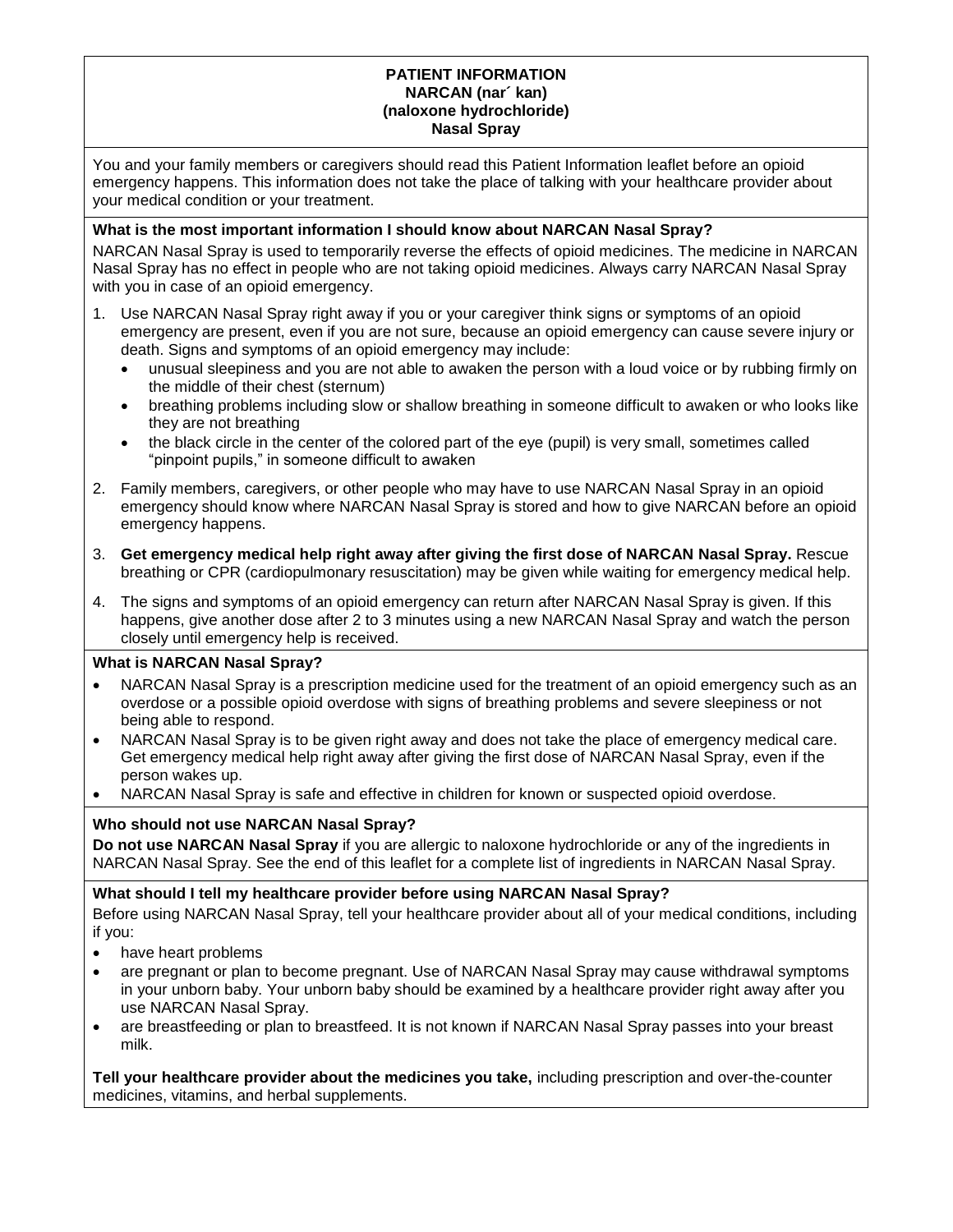| How should I use NARCAN Nasal Spray?<br>Read the "Instructions for Use" at the end of this Patient Information leaflet for detailed information<br>about the right way to use NARCAN Nasal Spray.<br>Use NARCAN Nasal Spray exactly as prescribed by your healthcare provider.<br>Each NARCAN Nasal Spray contains only 1 dose of medicine and cannot be reused.<br>Lay the person on their back. Support their neck with your hand and allow the head to tilt back before<br>giving NARCAN Nasal Spray.<br>NARCAN Nasal Spray should be given into one nostril.<br>$\bullet$ |                                                                               |  |  |                              |  |  |
|-------------------------------------------------------------------------------------------------------------------------------------------------------------------------------------------------------------------------------------------------------------------------------------------------------------------------------------------------------------------------------------------------------------------------------------------------------------------------------------------------------------------------------------------------------------------------------|-------------------------------------------------------------------------------|--|--|------------------------------|--|--|
|                                                                                                                                                                                                                                                                                                                                                                                                                                                                                                                                                                               |                                                                               |  |  |                              |  |  |
|                                                                                                                                                                                                                                                                                                                                                                                                                                                                                                                                                                               |                                                                               |  |  |                              |  |  |
|                                                                                                                                                                                                                                                                                                                                                                                                                                                                                                                                                                               |                                                                               |  |  |                              |  |  |
|                                                                                                                                                                                                                                                                                                                                                                                                                                                                                                                                                                               |                                                                               |  |  |                              |  |  |
|                                                                                                                                                                                                                                                                                                                                                                                                                                                                                                                                                                               |                                                                               |  |  |                              |  |  |
|                                                                                                                                                                                                                                                                                                                                                                                                                                                                                                                                                                               |                                                                               |  |  |                              |  |  |
|                                                                                                                                                                                                                                                                                                                                                                                                                                                                                                                                                                               |                                                                               |  |  |                              |  |  |
|                                                                                                                                                                                                                                                                                                                                                                                                                                                                                                                                                                               |                                                                               |  |  |                              |  |  |
|                                                                                                                                                                                                                                                                                                                                                                                                                                                                                                                                                                               | If additional doses are needed, give NARCAN Nasal Spray in the other nostril. |  |  |                              |  |  |
|                                                                                                                                                                                                                                                                                                                                                                                                                                                                                                                                                                               |                                                                               |  |  |                              |  |  |
| What are the possible side effects of NARCAN Nasal Spray?                                                                                                                                                                                                                                                                                                                                                                                                                                                                                                                     |                                                                               |  |  |                              |  |  |
| NARCAN Nasal Spray may cause serious side effects, including:                                                                                                                                                                                                                                                                                                                                                                                                                                                                                                                 |                                                                               |  |  |                              |  |  |
| Sudden opioid withdrawal symptoms. In someone who has been using opioids regularly, opioid                                                                                                                                                                                                                                                                                                                                                                                                                                                                                    |                                                                               |  |  |                              |  |  |
| withdrawal symptoms can happen suddenly after receiving NARCAN Nasal Spray and may include:                                                                                                                                                                                                                                                                                                                                                                                                                                                                                   |                                                                               |  |  |                              |  |  |
|                                                                                                                                                                                                                                                                                                                                                                                                                                                                                                                                                                               |                                                                               |  |  |                              |  |  |
| body aches<br>sneezing<br>nervousness<br>$\circ$<br>$\circ$<br>$\circ$                                                                                                                                                                                                                                                                                                                                                                                                                                                                                                        |                                                                               |  |  |                              |  |  |
| diarrhea<br>goose bumps<br>$\Omega$<br>$\circ$<br>$\circ$                                                                                                                                                                                                                                                                                                                                                                                                                                                                                                                     |                                                                               |  |  | restlessness or irritability |  |  |
| increased heart rate<br>shivering or trembling<br>sweating<br>$\circ$<br>$\circ$<br>$\circ$                                                                                                                                                                                                                                                                                                                                                                                                                                                                                   |                                                                               |  |  |                              |  |  |
| stomach cramping<br>yawning<br>fever<br>$\circ$<br>$\circ$<br>$\circ$                                                                                                                                                                                                                                                                                                                                                                                                                                                                                                         |                                                                               |  |  |                              |  |  |

- 
- $\circ$  runny nose  $\circ$  o nausea or vomiting  $\circ$  weakness
- - o increased blood pressure

In infants under 4 weeks old who have been receiving opioids regularly, sudden opioid withdrawal may be lifethreatening if not treated the right way. Signs and symptoms include: seizures, crying more than usual, and increased reflexes.

These are not all of the possible side effects of NARCAN Nasal Spray. Call your doctor for medical advice about side effects. You may report side effects to FDA at 1-800-FDA-1088.

### **How should I store NARCAN Nasal Spray?**

- Store NARCAN Nasal Spray at room temperature between  $59^{\circ}F$  to  $77^{\circ}F$  (15 $^{\circ}C$  to 25 $^{\circ}C$ ). NARCAN Nasal Spray may be stored for short periods up to 104°F (40°C).
- Do not freeze NARCAN Nasal Spray.
- Keep NARCAN Nasal Spray in its box until ready to use. Protect from light.
- Replace NARCAN Nasal Spray before the expiration date on the box.

#### **Keep NARCAN Nasal Spray and all medicines out of the reach of children.**

### **General information about the safe and effective use of NARCAN Nasal Spray.**

Medicines are sometimes prescribed for purposes other than those listed in a Patient Information leaflet. Do not use NARCAN Nasal Spray for a condition for which it was not prescribed. You can ask your pharmacist or healthcare provider for information about NARCAN Nasal Spray that is written for health professionals.

#### **What are the ingredients in NARCAN Nasal Spray?**

**Active ingredient:** naloxone hydrochloride

**Inactive ingredients:** benzalkonium chloride (preservative), disodium ethylenediaminetetraacetate (stabilizer), sodium chloride, hydrochloric acid to adjust pH and sterile water NARCAN Nasal Spray is not made with natural rubber latex.

Distributed by Adapt Pharma, Inc., Radnor, PA 19087 USA.

For more information, go to www.narcannasalspray.com or call 1-844-4NARCAN (1-844-462-7226).

This Patient Information has been approved by the U.S. Food and Drug Administration. Revised: 02/2016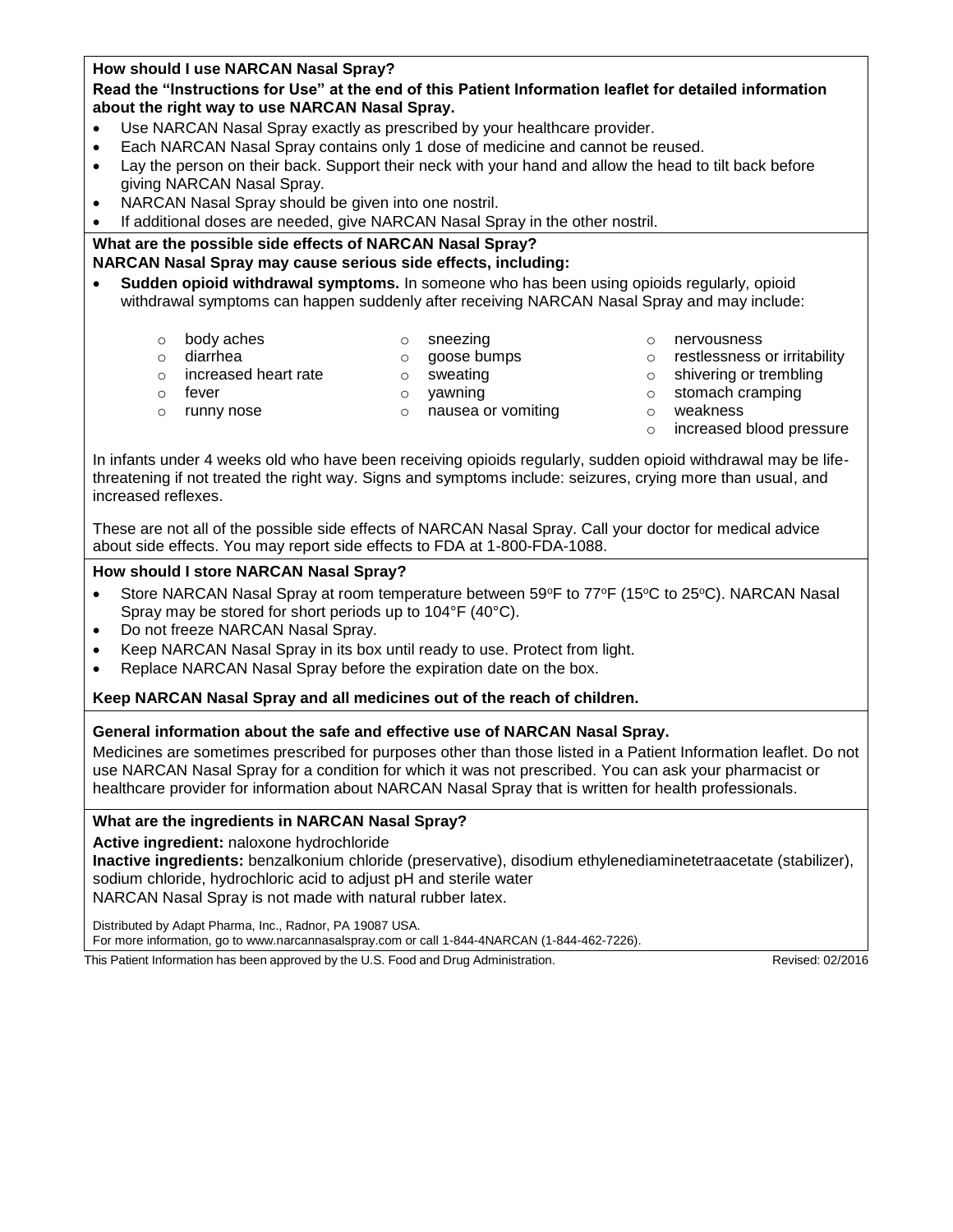## **Instructions for Use NARCAN (nar´ kan) (naloxone hydrochloride) Nasal Spray**

You and your family members or caregivers should read the Instructions for Use that comes with NARCAN Nasal Spray before using it. Talk to your healthcare provider if you and your family members or caregivers have any questions about the use of NARCAN Nasal Spray.

**Use NARCAN Nasal Spray for known or suspected opioid overdose in adults and children.** 

**Important: For use in the nose only.** 

- **Do not remove or test the NARCAN Nasal Spray until ready to use.**
- **Each NARCAN Nasal Spray has 1 dose and cannot be reused.**
- **You do not need to prime NARCAN Nasal Spray.**

# **How to use NARCAN nasal spray:**

- **Step 1.** Lay the person on their back to receive a dose of NARCAN Nasal Spray.
- **Step 2.** Remove NARCAN Nasal Spray from the box. Peel back the tab with the circle to open the NARCAN Nasal Spray.





**Step 3.** Hold the NARCAN Nasal Spray with your thumb on the bottom of the plunger and your first and middle fingers on either side of the nozzle.



**Step 4.** Tilt the person's head back and provide support under the neck with your hand. Gently insert the tip of the nozzle into **one nostril** until your fingers on either side of the nozzle are against the bottom of the person's nose.